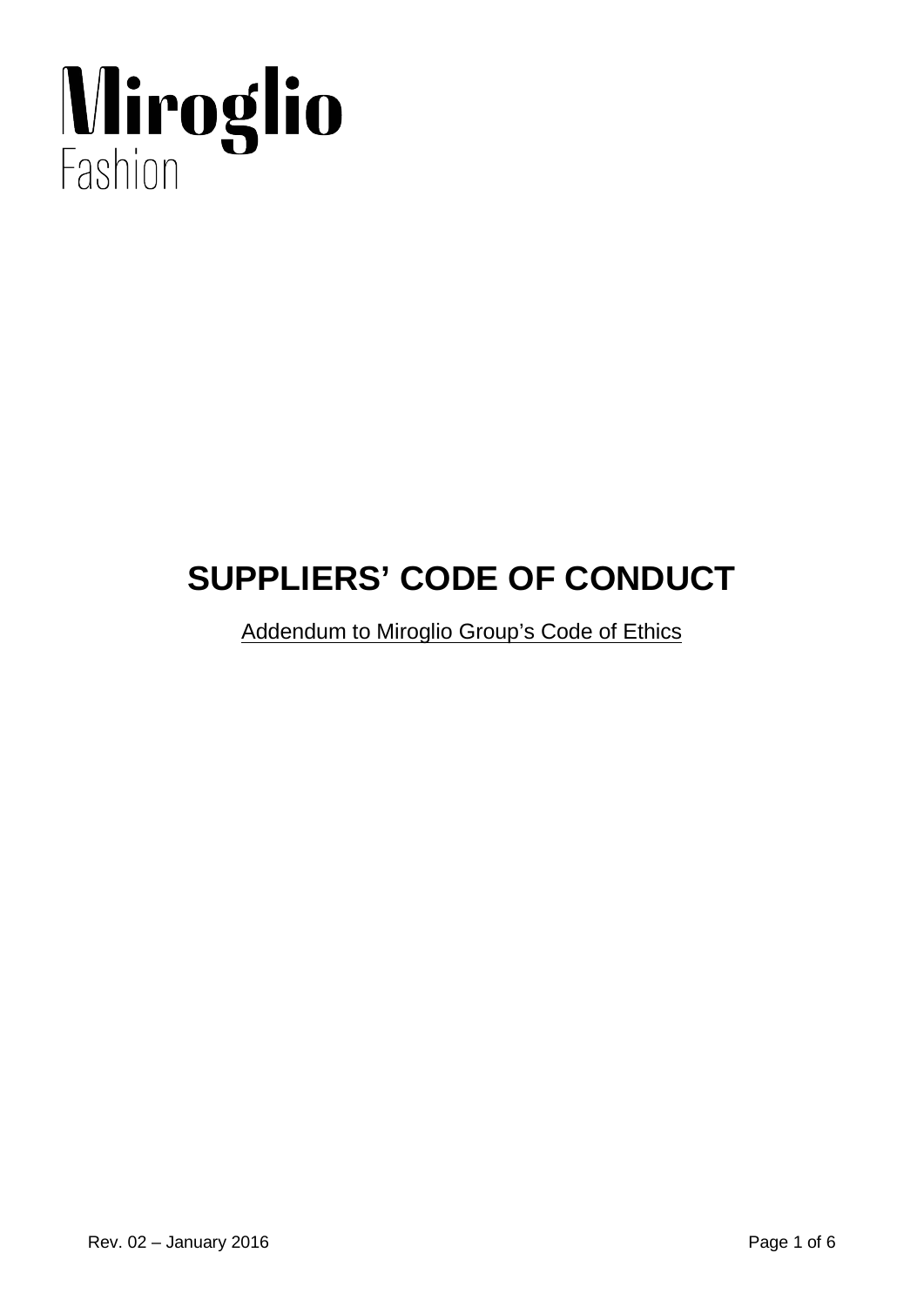# Table of contents

| Compliance With Laws Applicable In Countries From Where Suppliers Operate 4 |
|-----------------------------------------------------------------------------|
|                                                                             |
|                                                                             |
|                                                                             |
|                                                                             |
|                                                                             |
|                                                                             |
|                                                                             |
|                                                                             |
|                                                                             |
|                                                                             |
|                                                                             |
|                                                                             |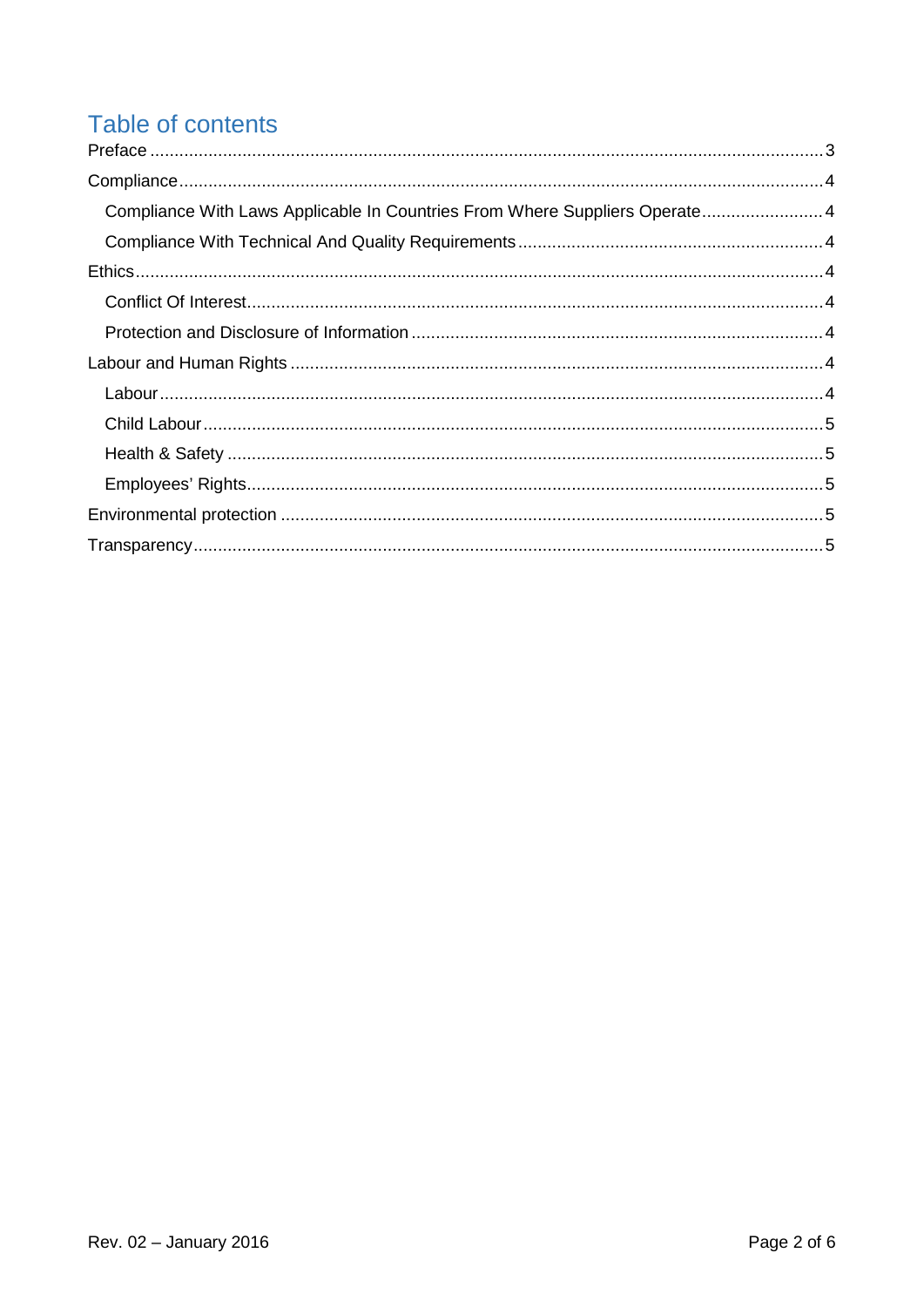# <span id="page-2-0"></span>Preface

The values we believe in, can be fully respected only if they are shared with all our stakeholders and fostered in our daily activities. It is a common goal of which we would like to make you fully aware by asking you to accept the present Supplier Code of Conduct.

Miroglio Group believes that the way we do business is not less important than the results we achieve: in no case shall the fulfilment of company objects override legal or ethical standards.

Furthermore we believe that a part of our success also depends on the ability of building with all Suppliers fair and honest relationships based on open dialogue and the sharing of commons values.

The principles, described hereunder, are the key guidelines we are committed to and, in the same way, we ask our Suppliers to adhere to when conducting business with us. For this reason, we expect same guidelines to be applied by our Suppliers in their business relationships.

By accepting this Addendum of Miroglio Group's Code of Ethics (hereinafter the "Supplier Code of Conduct" or "Code"), Suppliers commit to behaving in accordance with the values described in sections below, recognizing them as minimum requirement we asking before actually engaging in any form of co-operation.

These regulations are split as hereunder indicated:

- Compliance
- Ethics
- Labour and Human Rights
- Environmental protection
- Transparency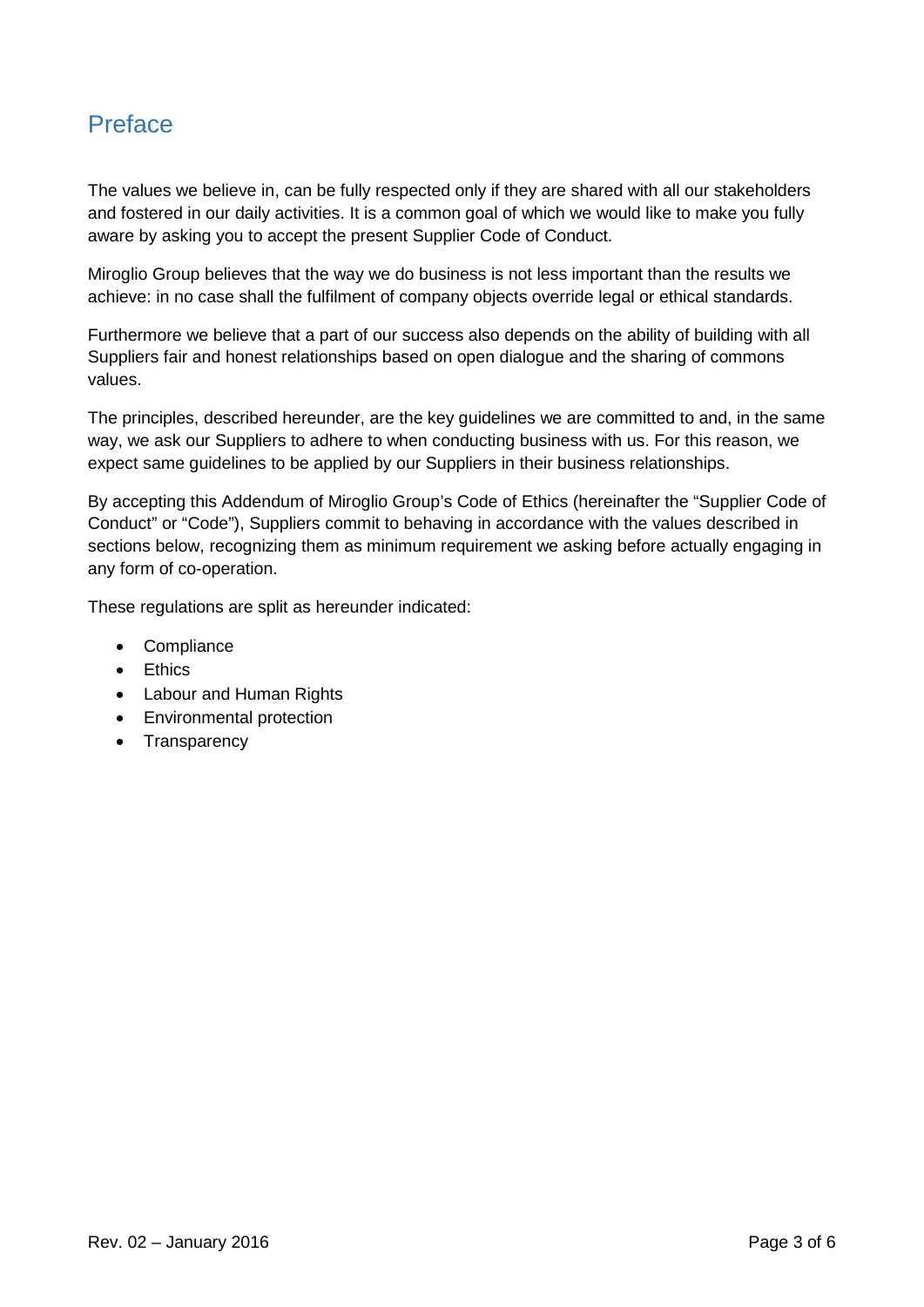# <span id="page-3-0"></span>**Compliance**

### <span id="page-3-1"></span>Compliance With Laws Applicable In Countries From Where Suppliers Operate

Without prejudice to the provisions below, in the execution of the work commissioned by Miroglio, all Suppliers shall respect all laws and regulations applicable in their respective Country of operation. Similarly, the Supplier must comply with all tax and transparency national and international applicable laws and must refrain from any form of tax evasion or money laundering.

### <span id="page-3-2"></span>Compliance With Technical And Quality Requirements

Miroglio guarantees high quality and safe products to its clients and consumers, and expects Suppliers to comply with all applicable national and international standards and with our quality requirements. We expect our Suppliers to carefully respect the provisions contained in the documents regarding eco-toxicological parameters we require.

## <span id="page-3-3"></span>**Ethics**

### <span id="page-3-4"></span>Conflict Of Interest

Conflict of interests or situations giving the appearance of a potential conflict of interests must be promptly notified. Supplier shall not take any advantage of personal relationship with Miroglio's employees while conducting business with us, neither try to influence Miroglio's employees through inappropriate gifts.

Moreover Supplier shall not, in order to obtain or retain business or any advantage in the conduct of business, offer or promise direct or indirect payment be it in monetary or any other form thus obtaining an improper advantage against other potential suppliers.

### <span id="page-3-5"></span>Protection and Disclosure of Information

All business information shared while conduction business with us, must be considered strictly confidential and Suppliers shall restrict access to such information only to those employees directly involved in the project.

Suppliers shall never disclose sensitive information about our Group to third parties unless explicitly authorized to do so by us or competent authorities.

# <span id="page-3-6"></span>Labour and Human Rights

### <span id="page-3-7"></span>Labour

The Supplier declares and guarantees that all work relations with its employees and collaborators shall be carried out according to all laws and regulations applicable in the respective Country. Furthermore Suppliers shall always ensure that their sub-contractors and other third parties working on their behalf understand our expectation that no forced labour will be used in their work.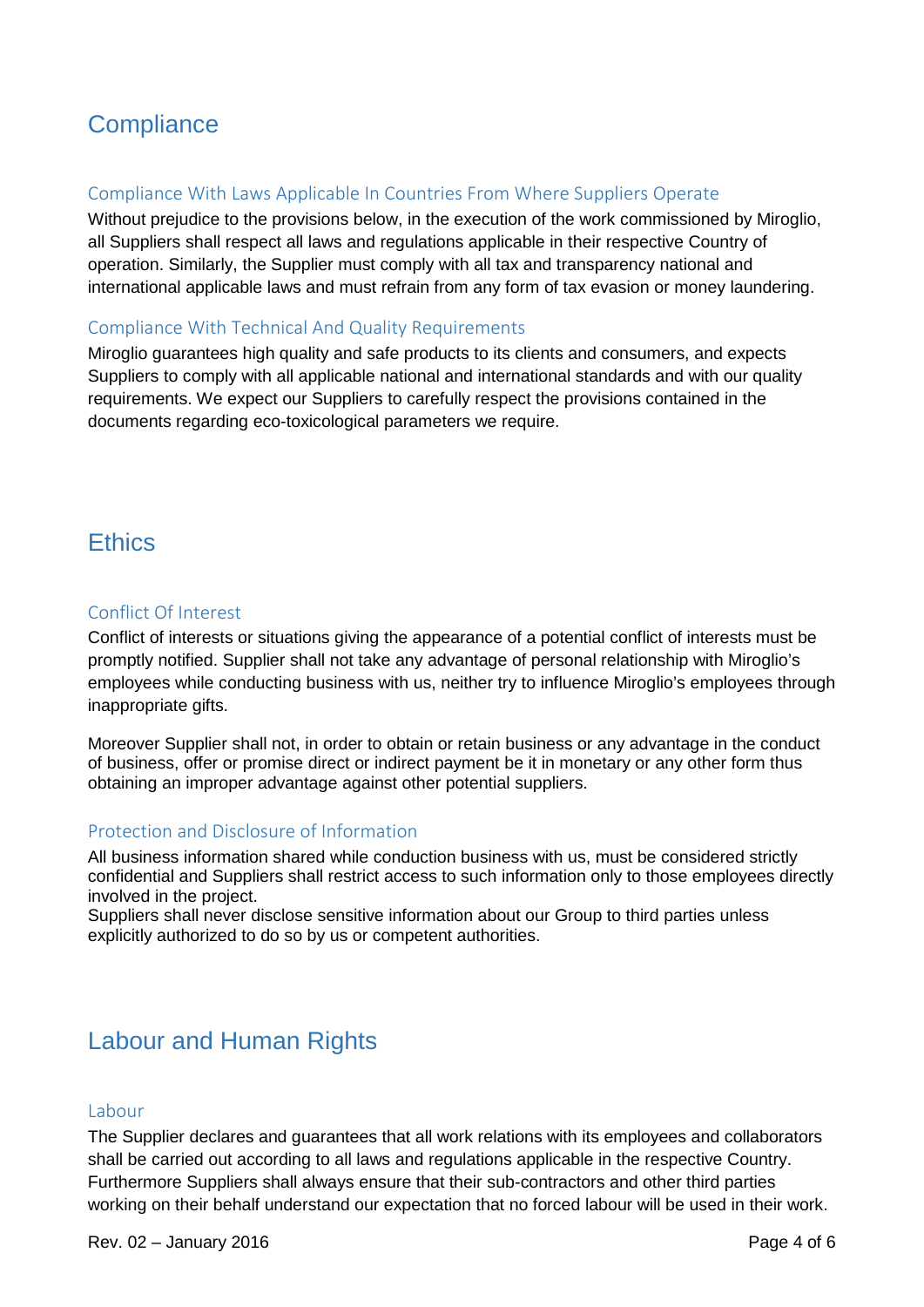### <span id="page-4-0"></span>Child Labour

Miroglio shall not accept any kind of child labour. Therefore, the Supplier declares and accepts that use shall not be made of any child labour in the execution of the work commissioned by Miroglio. Furthermore Suppliers shall always ensure that their sub-contractors and other third parties working on their behalf understand our expectation that no child labour will be used in their work.

### <span id="page-4-1"></span>Health & Safety

We expect Suppliers to comply with all applicable safety laws and regulations creating a healthy and secure working environment.

In the execution of its activity, the Supplier shall ensure adequate and safe buildings, provide appropriate equipment and adopt all necessary measures in order to minimise the risk of incident and of any type of injury or exposure to sicknesses. Therefore, the Supplier shall not use buildings that cannot offer maximum security for employees, including access to First Aid assistance.

### <span id="page-4-2"></span>Employees' Rights

The Supplier shall provide all employees engaged in the production, an environment suitable for the performance of this activity, in full respect of fundamental human rights and applicable provisions of law: in particular, the factory shall be clean, well-aired and illuminated, having adequate hygienic conditions.

# <span id="page-4-3"></span>Environmental protection

Miroglio is committed to respecting the environment all along the value chain and expects the same from its suppliers: our Suppliers shall comply with all applicable environmental laws, and in so doing obtain and maintain the necessary registrations, permits and licenses regarding wastewater and solid waste emissions, air emissions, environmental permits and pollution prevention.

Therefore we strongly recommend our Suppliers to design their processes in order to minimize negative environmental impact, reduce waste of natural resources (with particular attention to water and energy conservation) and promote recycling and reusing.

# <span id="page-4-4"></span>**Transparency**

Our Suppliers shall monitor the compliance with the present Supplier Code of Conduct and maintain the necessary documentation to substantiate compliance with these standards as well as with applicable legislation. The Supplier shall plan corrective actions for any areas of noncompliance.